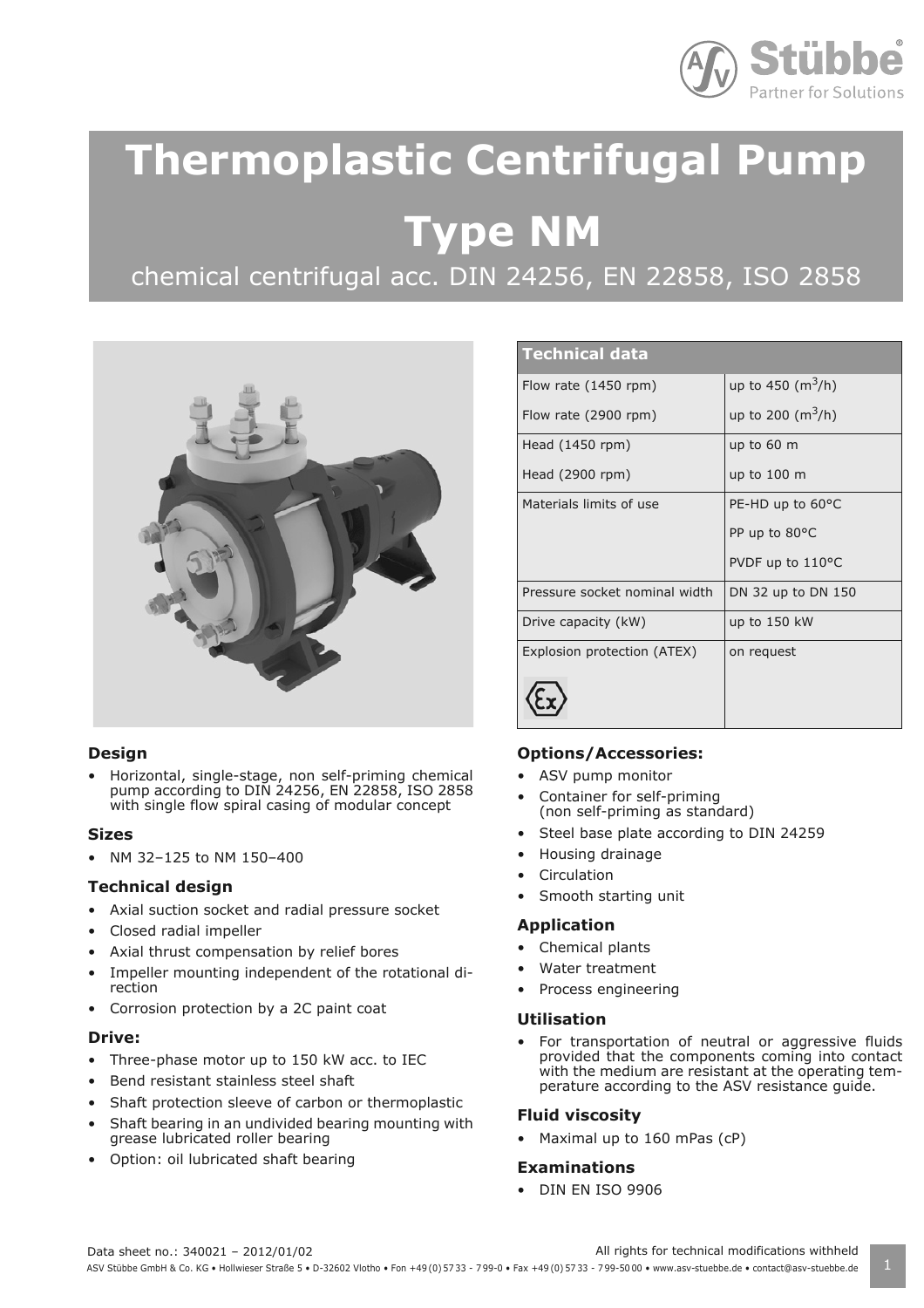

# **Suction**

- The pump is not self-priming. The fluid has to run freely into the pump.
- The pump can only selfprime with an additionally installed ASV self-priming tank.
- Documentation of the tanks are available on request.

## **Construction**

- ASV chemical centrifugal pump made of thermoplastic is a single-stage spiral casing pump in horizontal construction with axial suction and radial pressure connection acc. to DIN 24256 and ISO 2858.
- The modular concept of ASV thermoplastic pump allows an easy and fast exchange of all wear and tear parts.
- Because of the use of a standard coupling it is possible to exchange impeller and mechanical seal without dismounting the motor or the pipeline on the suction side.
- The hydraulic of ASV chemical pumps is made of only few thermoplastic parts in order to guarantee high operational reliability for which corrosion and wearing resistant thermoplastics like high molecular weight Polyethylene (PE), ultra high molecular weight low-pressure-Polyethylene (Hostalen GUR), Polypropylene (PP) or Polyvinylidenefluoride (PVDF) are used.
- Absorption of external forces by rugged metal casing.
- Housing outflow on request.

# **Impeller**

- Closed radial impeller
- Axial-thrust-compensation by relief holes
- Impeller mounting independent of direction of rotation because of in-moulded metal insert and groove and key connection between impeller and shaft
- Seal of impeller mounting with thermoplastic impeller cap with internal O-ring.

#### **Shaft and bearing carrier**

- Shaft bedding in an one-piece bearing carrier with greased roller bearing. Oillubrication on customer´s request.
- A shaft of highly flexural strength made of special steel guarantees a trouble free operation and optimal conditions for the mechanical seal.

# **Shaft protection sleeve**

Standard is a resin impregnated carbon or depending on the fluid various materials like PP, PE or PVDF

#### **Shaft-seal**

- Seal of the shaft by single or double mechanical seal of various systems and manufacturers
- Circulation, flushing, quenching or flushing fluid depending on operation (see illustration)
- Sliding surface combination in silicon carbide against silicon carbide (SiC/SiC).
- O-rings and liner of FPM or CSM, metal parts of stainless steel 1.4571 or Hastelloy as standard execution. This combination offers trouble-free operati-

on and allows a wide range of application.

• Materials in other combinations are also possible

#### **Base Plate**

• On customer's request ASV chemical centrifugal pumps made of thermoplastic can be delivered completely mounted on a base plate acc. DIN 24259 made of steel and with a motor acc. IEC-standard. Details see installation drawing.

#### **Screws**

• stainless steel as standard (1.4301)

#### **Painting**

Several coatings with an acid-proof paint protect all metal parts not made of special steel against corrosion.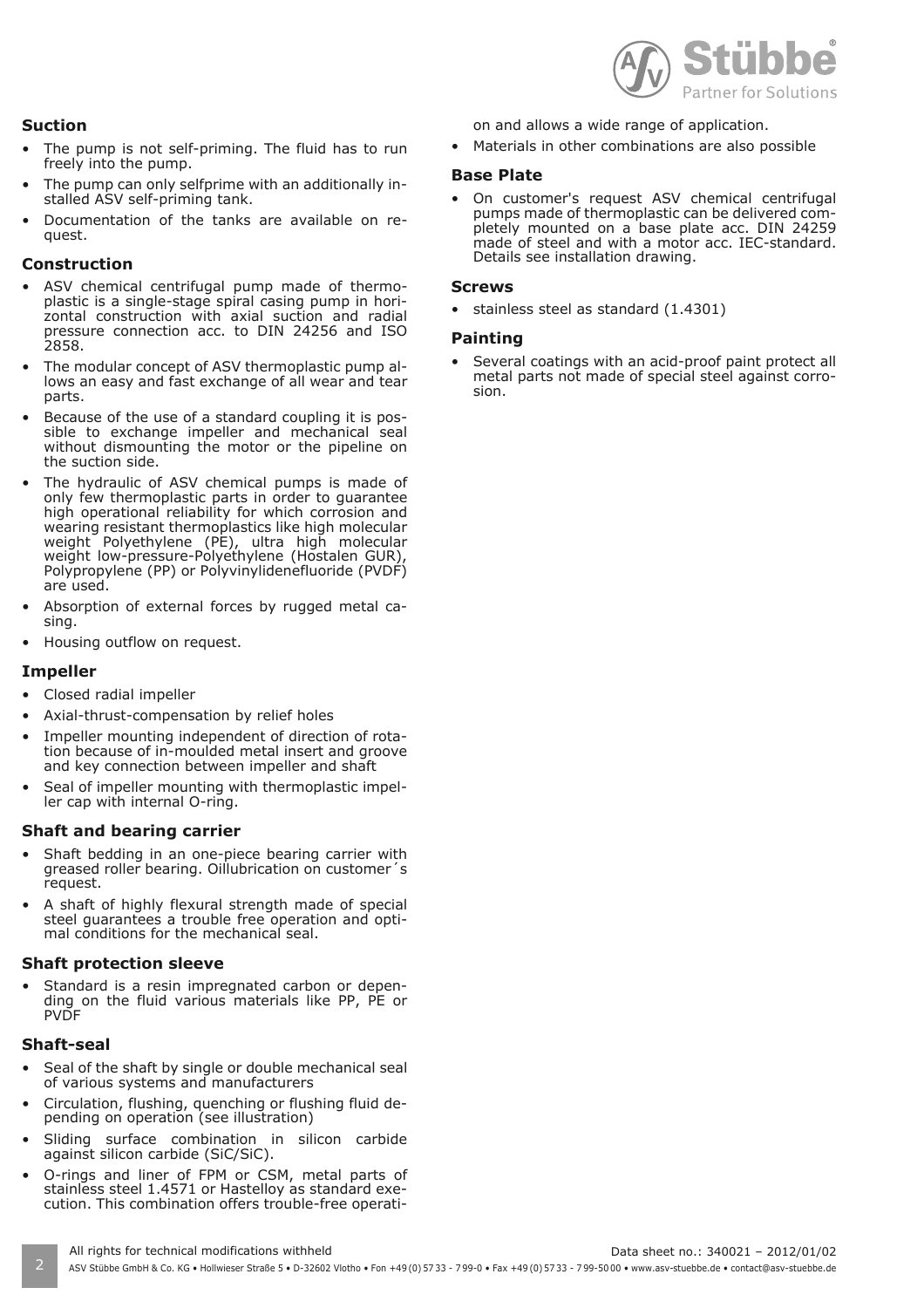

# **Dimensions**



| type NM    |     | pump size |     |     |     |     |                 |     | foot measure   |                |    |    |     |              | <b>screws</b> |     | shaft DIN 748   |     |                 |    | $LG*$            |
|------------|-----|-----------|-----|-----|-----|-----|-----------------|-----|----------------|----------------|----|----|-----|--------------|---------------|-----|-----------------|-----|-----------------|----|------------------|
|            | a   | f         | h1  | h2  | b   | m1  | m2              | n1  | n <sub>2</sub> | n <sub>3</sub> | s3 | s4 | w   | $\mathbf{x}$ | s1            | s2  | d               |     | t               | u. |                  |
| $32 - 125$ | 80  | 385       | 112 | 140 | 50  | 100 | 70              | 190 | 140            | 110            | 10 | 5  | 285 | 100          | M12           | M12 | 24              | 50  | 27              | 8  | 1.1              |
| 32-160     | 80  | 385       | 132 | 160 | 50  | 100 | 70              | 240 | 190            | 110            | 10 | 5  | 285 | 100          | M12           | M12 | 24              | 50  | 27              | 8  | 1.2              |
| 32-200     | 80  | 385       | 160 | 180 | 50  | 100 | 70              | 240 | 190            | 110            | 10 | 5  | 285 | 100          | M12           | M12 | 24              | 50  | 27              | 8  | 1.2              |
| 32-250     | 100 | 500       | 180 | 225 | 65  | 125 | 95              | 320 | 250            | 110            | 15 | 5  | 370 | 100          | M12           | M12 | 32              | 80  | 35              | 10 | 2.0              |
| 40-125     | 80  | 385       | 112 | 140 | 50  | 100 | $\overline{70}$ | 210 | 160            | 110            | 10 | 5  | 285 | 100          | M12           | M12 | 24              | 50  | 27              | 8  | $\overline{1.1}$ |
| 40-160     | 80  | 385       | 132 | 160 | 50  | 100 | 70              | 240 | 190            | 110            | 10 | 5  | 285 | 100          | M12           | M12 | 24              | 50  | 27              | 8  | 1.2              |
| 40-200     | 100 | 385       | 160 | 180 | 50  | 100 | 70              | 265 | 212            | 110            | 10 | 5  | 285 | 100          | M12           | M12 | 24              | 50  | $\overline{27}$ | 8  | 1.2              |
| 40-250     | 100 | 500       | 180 | 225 | 65  | 125 | 95              | 320 | 250            | 110            | 15 | 5  | 370 | 100          | M12           | M12 | 32              | 80  | 35              | 10 | 2.0              |
| 40-315     | 125 | 500       | 200 | 250 | 65  | 125 | 95              | 345 | 280            | 110            | 15 | 5  | 370 | 100          | M12           | M12 | $\overline{32}$ | 80  | 35              | 10 | 2.0              |
| $50 - 125$ | 100 | 385       | 132 | 160 | 50  | 100 | 70              | 240 | 190            | 110            | 10 | 5  | 285 | 100          | M12           | M12 | 24              | 50  | $\overline{27}$ | 8  | 1.2              |
| $50 - 160$ | 100 | 385       | 160 | 180 | 50  | 100 | 70              | 265 | 212            | 110            | 10 | 5  | 285 | 100          | M12           | M12 | $\overline{24}$ | 50  | $\overline{27}$ | 8  | 1.2              |
| $50 - 200$ | 100 | 385       | 160 | 200 | 50  | 100 | 70              | 265 | 212            | 110            | 10 | 5  | 285 | 100          | M12           | M12 | 24              | 50  | 27              | 8  | 1.2              |
| $50 - 250$ | 125 | 500       | 180 | 225 | 65  | 125 | 95              | 320 | 250            | 110            | 15 | 5  | 370 | 100          | M12           | M12 | 32              | 80  | 35              | 10 | 2.0              |
| 50-315     | 125 | 500       | 225 | 280 | 65  | 125 | 95              | 345 | 280            | 110            | 18 | 6  | 370 | 100          | M12           | M12 | $\overline{32}$ | 80  | 35              | 10 | 2.0              |
| 65-160     | 100 | 500       | 160 | 200 | 65  | 125 | 95              | 280 | 212            | 110            | 10 | 8  | 370 | 100          | M12           | M12 | $\overline{32}$ | 80  | 35              | 10 | 1.3              |
| 65-200     | 100 | 500       | 180 | 225 | 65  | 125 | 95              | 320 | 250            | 110            | 10 | 8  | 370 | 100          | M12           | M12 | $\overline{32}$ | 80  | 35              | 10 | 1.3              |
| 65-250     | 125 | 500       | 200 | 250 | 80  | 160 | 120             | 360 | 280            | 110            | 15 | 6  | 370 | 140          | M16           | M12 | 32              | 80  | 35              | 10 | 2.0              |
| 65-315     | 125 | 530       | 225 | 280 | 80  | 160 | 120             | 400 | 315            | 110            | 18 | 6  | 370 | 140          | M16           | M12 | 42              | 110 | 45              | 12 | $\overline{3.0}$ |
| 80-160     | 125 | 500       | 180 | 225 | 65  | 125 | 95              | 320 | 250            | 110            | 15 | 6  | 370 | 140          | M12           | M12 | 32              | 80  | 35              | 10 | 2.0              |
| $80 - 200$ | 125 | 500       | 180 | 250 | 65  | 125 | 95              | 345 | 280            | 110            | 18 | 6  | 370 | 140          | M12           | M12 | 32              | 80  | 35              | 10 | 2.0              |
| 80-250     | 125 | 500       | 225 | 280 | 80  | 160 | 120             | 400 | 315            | 110            | 18 | 6  | 370 | 140          | M16           | M12 | $\overline{32}$ | 80  | 35              | 10 | 2.0              |
| 80-315     | 125 | 530       | 250 | 315 | 80  | 160 | 120             | 400 | 315            | 110            | 18 | 6  | 370 | 140          | M16           | M12 | 42              | 110 | 45              | 12 | 3.0              |
| 125-315    | 140 | 530       | 280 | 355 | 100 | 200 | 150             | 500 | 400            | 110            | 18 | 6  | 370 | 140          | M20           | M12 | 42              | 110 | 45              | 12 | 3.0              |
| 150-400    | 160 | 670       | 315 | 450 | 100 | 200 | 150             | 550 | 450            | 140            | 20 | 8  | 500 | 180          | M20           | M16 | 48              | 110 | 51              | 14 | 4.0              |

\* LG = Bearing support

| type NM    | flange measure |               |     |                |            |              |     |                |  |  |  |  |  |
|------------|----------------|---------------|-----|----------------|------------|--------------|-----|----------------|--|--|--|--|--|
|            |                | pressure side |     |                |            | suction side |     |                |  |  |  |  |  |
|            | <b>DNd</b>     | k             | d2  | z              | <b>DNs</b> | k            | d2  | z              |  |  |  |  |  |
| 32-125     | 32             | 100           | M16 | $\overline{4}$ | 50         | 125          | M16 | $\overline{4}$ |  |  |  |  |  |
| $32 - 160$ | 32             | 100           | M16 | $\overline{4}$ | 50         | 125          | M16 | $\overline{4}$ |  |  |  |  |  |
| 32-200     | 32             | 100           | M16 | $\overline{4}$ | 50         | 125          | M16 | $\overline{4}$ |  |  |  |  |  |
| 32-250     | 32             | 100           | M16 | $\overline{4}$ | 50         | 125          | M16 | $\overline{4}$ |  |  |  |  |  |
| $40 - 125$ | 40             | 110           | M16 | $\overline{4}$ | 65         | 145          | M16 | $\overline{4}$ |  |  |  |  |  |
| 40-160     | 40             | 110           | M16 | 4              | 65         | 145          | M16 | $\overline{4}$ |  |  |  |  |  |
| 40-200     | 40             | 110           | M16 | 4              | 65         | 145          | M16 | $\overline{4}$ |  |  |  |  |  |
| 40-250     | 40             | 110           | M16 | 4              | 65         | 145          | M16 | $\overline{4}$ |  |  |  |  |  |
| 40-315     | 40             | 110           | M16 | $\overline{4}$ | 65         | 145          | M16 | $\overline{4}$ |  |  |  |  |  |
| $50 - 125$ | 50             | 125           | M16 | $\overline{4}$ | 80         | 160          | M16 | 8              |  |  |  |  |  |
| 50-160     | 50             | 125           | M16 | $\overline{4}$ | 80         | 160          | M16 | 8              |  |  |  |  |  |
| 50-200     | 50             | 125           | M16 | $\overline{4}$ | 80         | 160          | M16 | 8              |  |  |  |  |  |

| type NM    | flange measure |               |     |                |            |              |     |   |  |  |  |  |  |
|------------|----------------|---------------|-----|----------------|------------|--------------|-----|---|--|--|--|--|--|
|            |                | pressure side |     |                |            | suction side |     |   |  |  |  |  |  |
|            | <b>DNd</b>     | k             | d2  | z              | <b>DNs</b> | k            | d2  | z |  |  |  |  |  |
| $50 - 250$ | 50             | 125           | M16 | $\overline{4}$ | 80         | 160          | M16 | 8 |  |  |  |  |  |
| 50-315     | 50             | 125           | M16 | $\overline{4}$ | 80         | 160          | M16 | 8 |  |  |  |  |  |
| 65-160     | 65             | 145           | M16 | 4              | 100        | 180          | M16 | 8 |  |  |  |  |  |
| 65-200     | 65             | 145           | M16 | $\overline{4}$ | 100        | 180          | M16 | 8 |  |  |  |  |  |
| 65-250     | 65             | 145           | M16 | 4              | 100        | 180          | M16 | 8 |  |  |  |  |  |
| 65-315     | 65             | 145           | M16 | $\overline{4}$ | 100        | 180          | M16 | 8 |  |  |  |  |  |
| 80-160     | 80             | 160           | M16 | 8              | 125        | 210          | M16 | 8 |  |  |  |  |  |
| 80-200     | 80             | 160           | M16 | 8              | 125        | 210          | M16 | 8 |  |  |  |  |  |
| 80-250     | 80             | 160           | M16 | 8              | 125        | 210          | M16 | 8 |  |  |  |  |  |
| 80-315     | 80             | 160           | M16 | 8              | 125        | 210          | M16 | 8 |  |  |  |  |  |
| 125-315    | 125            | 210           | M16 | 8              | 150        | 240          | M20 | 8 |  |  |  |  |  |
| 150-400    | 150            | 240           | M20 | 8              | 200        | 295          | M20 | 8 |  |  |  |  |  |

Data sheet no.: 340021 – 2012/01/02 All rights for technical modifications withheld

ASV Stübbe GmbH & Co. KG • Hollwieser Straße 5 • D-32602 Vlotho • Fon +49(0) 57 33 - 799-0 • Fax +49(0) 57 33 - 799-5000 • www.asv-stuebbe.de • contact@asv-stuebbe.de 3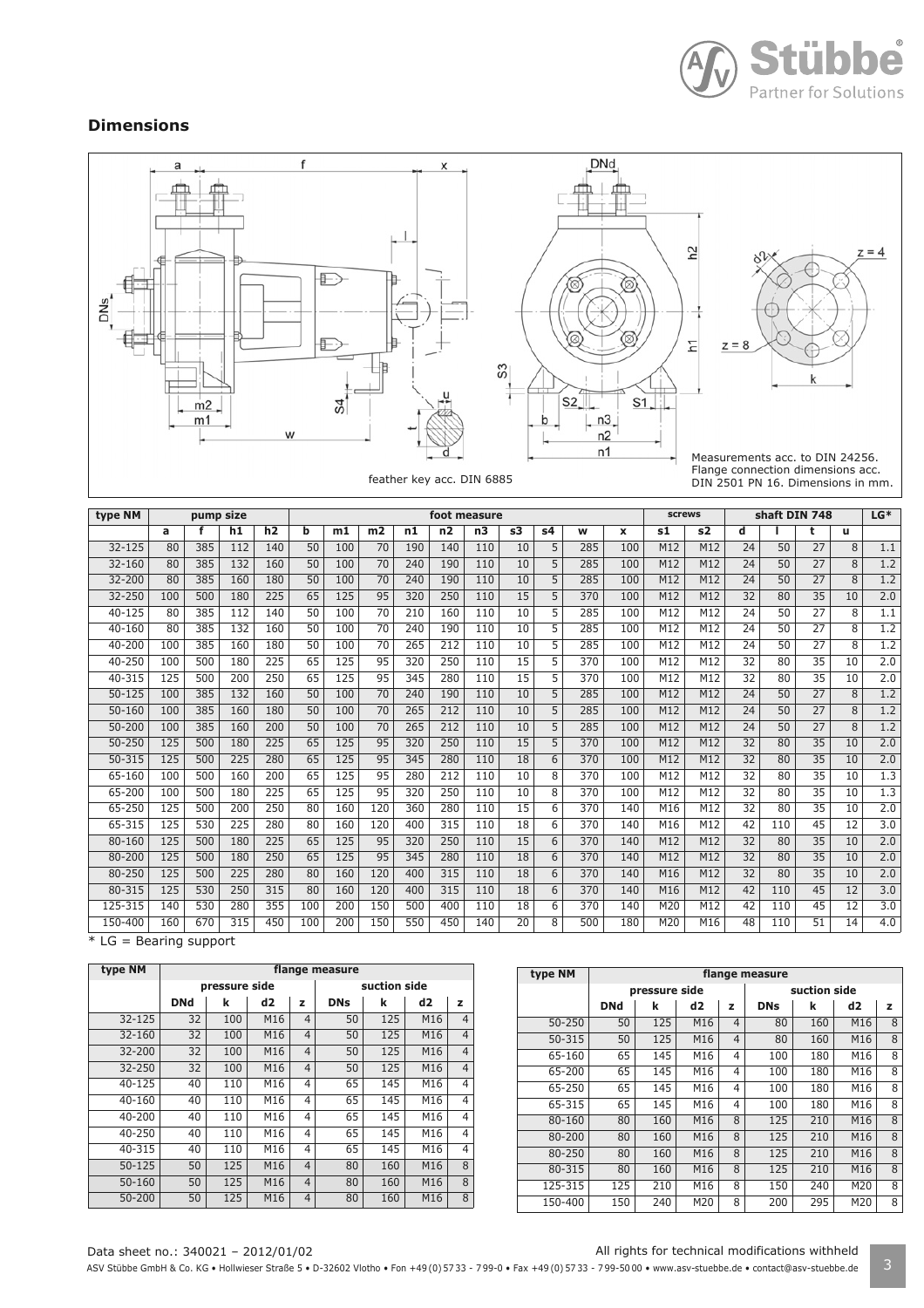

# **Installation drawing**



# **Baseplate and basement dimensions / Stone bolts**

| baseplat<br>size |      |     |      | baseplate dimensions (mm) |     |     |       |    |    |       | weight | basement dimensions<br>(mm) |     |     |     | stonebolts |
|------------------|------|-----|------|---------------------------|-----|-----|-------|----|----|-------|--------|-----------------------------|-----|-----|-----|------------|
|                  | L    |     |      | b1                        | b2  | b3  | $h3*$ | h4 |    | $a1*$ | ka     |                             | B   |     | N   |            |
|                  | 800  | 130 | 540  | 270                       | 360 | 320 |       | 55 |    |       | 16     | 920                         | 470 | 140 | 70  | M 16 x 160 |
|                  | 900  | 150 | 600  | 300                       | 390 | 350 |       | 55 |    |       | 19     | 1020                        | 500 | 140 | 70  | M 16 x 160 |
|                  | 1000 | 170 | 660  | 340                       | 450 | 400 |       | 75 | q  |       | 48     | 1130                        | 580 | 180 | 85  | M 20 x 200 |
|                  | 120  | 190 | 740  | 380                       | 490 | 440 |       | 75 | a  |       | 58     | 1250                        | 620 | 180 | 85  | M 20 x 200 |
| 6                | 1250 | 205 | 840  | 430                       | 540 | 490 |       | 75 | q  |       | 73     | 1380                        | 670 | 180 | 85  | M 20 x 200 |
|                  | 1400 | 230 | 940  | 480                       | 610 | 550 |       | 85 | 10 |       | 96     | 1540                        | 750 | 230 | 100 | M 24 x 250 |
|                  | 1600 | 270 | 1060 | 530                       | 660 | 600 |       | 92 | 14 |       | 148    | 1740                        | 800 | 230 | 100 | M 24 x 250 |
|                  | 1800 | 300 | 1200 | 600                       | 730 | 670 |       | 92 | 14 |       | 183    | 1940                        | 870 | 230 | 100 | M 24 x 250 |

\*a1 see table "Pump dimensions"

\*h3 see table "Mounting height h3 / Motor dimensions / Baseplate and coupling allocation"

Baseplate execution according to DIN 24259, for motors IP 55 and (EX)e.

## **Pump and dismounting dimensions X**

| type       | pump dimensions (mm) |     |     |     |    |     |     |                |    |  |  |  |  |
|------------|----------------------|-----|-----|-----|----|-----|-----|----------------|----|--|--|--|--|
| NΜ         | <b>DNs</b>           | DNd | a   |     | Ød | x   | h1  | h <sub>2</sub> | a1 |  |  |  |  |
| $32 - 125$ | 50                   | 32  | 80  | 385 | 24 | 100 | 112 | 140            | 60 |  |  |  |  |
| $32 - 160$ | 50                   | 32  | 80  | 385 | 24 | 100 | 132 | 160            | 60 |  |  |  |  |
| $32 - 200$ | 50                   | 32  | 80  | 385 | 24 | 100 | 160 | 180            | 60 |  |  |  |  |
| $32 - 250$ | 50                   | 32  | 100 | 500 | 32 | 100 | 180 | 225            | 75 |  |  |  |  |
| $40 - 125$ | 65                   | 40  | 80  | 385 | 24 | 100 | 112 | 140            | 60 |  |  |  |  |
| $40 - 160$ | 65                   | 40  | 80  | 385 | 24 | 100 | 132 | 160            | 60 |  |  |  |  |
| $40 - 200$ | 65                   | 40  | 100 | 385 | 24 | 100 | 160 | 180            | 60 |  |  |  |  |
| $40 - 250$ | 65                   | 40  | 100 | 500 | 32 | 100 | 180 | 225            | 75 |  |  |  |  |
| $40 - 315$ | 65                   | 40  | 125 | 500 | 32 | 100 | 200 | 250            | 75 |  |  |  |  |
| $50 - 125$ | 80                   | 50  | 100 | 385 | 24 | 100 | 132 | 160            | 60 |  |  |  |  |
| $50 - 160$ | 80                   | 50  | 100 | 385 | 24 | 100 | 160 | 180            | 60 |  |  |  |  |
| $50 - 200$ | 80                   | 50  | 100 | 385 | 24 | 100 | 160 | 200            | 60 |  |  |  |  |

| type                | pump dimensions (mm) |            |     |     |    |     |     |                |     |  |  |  |  |
|---------------------|----------------------|------------|-----|-----|----|-----|-----|----------------|-----|--|--|--|--|
| <b>NM</b>           | <b>DNs</b>           | <b>DNd</b> | a   |     | Ød | x   | h1  | h <sub>2</sub> | a1  |  |  |  |  |
| $50 - 250$          | 80                   | 50         | 125 | 500 | 32 | 100 | 180 | 225            | 75  |  |  |  |  |
| 315<br>50<br>$\sim$ | 80                   | 50         | 125 | 500 | 32 | 100 | 225 | 280            | 75  |  |  |  |  |
| 160<br>65 -         | 100                  | 65         | 100 | 500 | 32 | 100 | 160 | 200            | 75  |  |  |  |  |
| $65 - 200$          | 100                  | 65         | 100 | 500 | 32 | 100 | 180 | 225            | 75  |  |  |  |  |
| $65 - 250$          | 100                  | 65         | 125 | 500 | 32 | 140 | 200 | 250            | 90  |  |  |  |  |
| $65 - 315$          | 100                  | 65         | 125 | 530 | 42 | 140 | 225 | 280            | 90  |  |  |  |  |
| $80 -$<br>160       | 125                  | 80         | 125 | 500 | 32 | 140 | 180 | 225            | 75  |  |  |  |  |
| $80 - 200$          | 125                  | 80         | 125 | 500 | 32 | 140 | 180 | 250            | 75  |  |  |  |  |
| $80 - 250$          | 125                  | 80         | 125 | 500 | 32 | 140 | 225 | 280            | 90  |  |  |  |  |
| $80 - 315$          | 125                  | 80         | 125 | 530 | 42 | 140 | 250 | 315            | 90  |  |  |  |  |
| $125 - 315$         | 150                  | 125        | 140 | 530 | 42 | 140 | 280 | 355            | 110 |  |  |  |  |
| $150 - 400$         | 200                  | 150        | 160 | 670 | 48 | 180 | 315 | 450            | 110 |  |  |  |  |

#### **Coupling dimensions "S"**

| coupling size | - 67      | $-82$ | ப - 97 |         | 112<br>. | 112<br><b>MP</b><br>п | 128<br>. M. F | 148<br>$\cdots$ | 168<br><b>MF</b> | ւս - 194 | 214          |
|---------------|-----------|-------|--------|---------|----------|-----------------------|---------------|-----------------|------------------|----------|--------------|
| lengths x mm  | 100       | 100   | 100    | 140     | 100      | 140                   | 140'          | 140             | 140              | 140      | 180          |
| allowance s   | $E + 0.5$ | $-+$  | $-+$   | --<br>. | フナエ      | フキュ                   | ラキュ           | $-+$            | $-+1, 3$         | $7+1,5$  | . .<br>7+1,5 |

4 ASV Stübbe GmbH & Co. KG • Hollwieser Straße 5 • D-32602 Vlotho • Fon +49 (0) 57 33 - 7 99-0 • Fax +49 (0) 57 33 - 7 99-50 00 • www.asv-stuebbe.de • contact@asv-stuebbe.de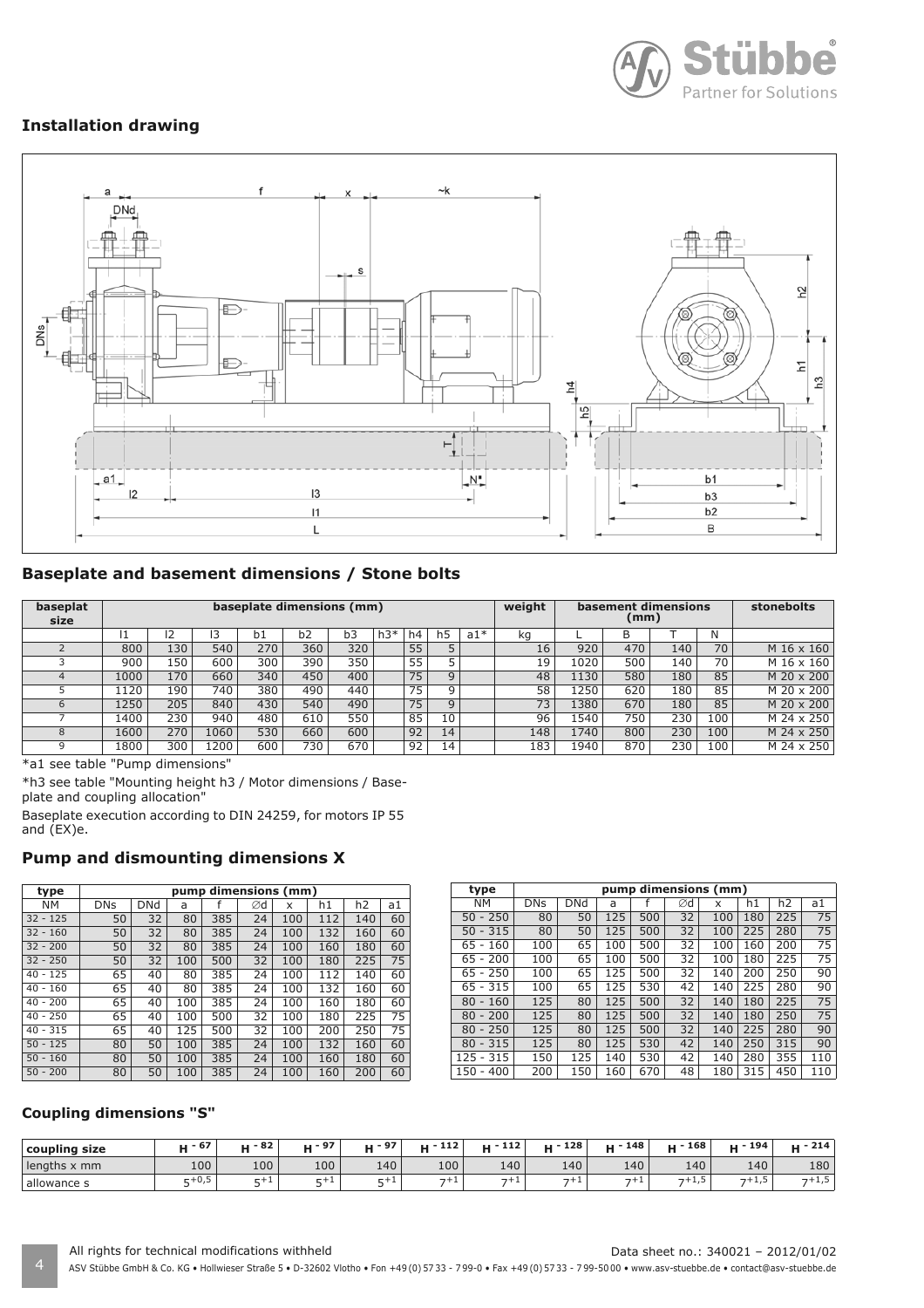

# **Mounting height h3 / Motor dimensions / Baseplate and coupling allocation**

| motor size IEC            | 80               | <b>90S</b>     | 90L            | 100L             | 112M           | <b>132S</b>    | 132M           | <b>160M</b> | 160L           | <b>180M</b>    | 180L           | 200L           | <b>225S</b>              | 225M           | <b>250M</b> | <b>280S</b> | <b>280M</b> | 315S           | 315M        |
|---------------------------|------------------|----------------|----------------|------------------|----------------|----------------|----------------|-------------|----------------|----------------|----------------|----------------|--------------------------|----------------|-------------|-------------|-------------|----------------|-------------|
| <b>kW</b> 1450 rpm        | $0,55$<br>$0,75$ | 1,1            | 1,5            | 2,2              | 4,0            | 5,5            | 7,5            | 11,0        | 15,0           | 18,5           | 22,0           | 30,0           | 37,0                     | 45,0           | 55,0        | 75,0        | 90,0        | 110,0          | 132-        |
|                           |                  |                |                | 3,0              |                |                |                |             |                |                |                |                |                          |                |             |             |             |                | 200         |
| <b>kW</b> 2900 rpm        | 1,1              | 1,5            | 2,2            | 3,0              | 4,0            | 5,5<br>7,5     |                | 11<br>15    | 18,5           | 22,0           |                | 30,0<br>37,0   | $\overline{\phantom{a}}$ | 45,0           | 55,0        | 75,0        | 90,0        | 110,0          | 132-<br>200 |
| $\varnothing$ d1 1450 rpm | 19,0             | 24,0           | 24,0           | 28,0             | 28,0           | 38,0           | 38,0           | 42,0        | 42,0           | 48,0           | 48,0           | 55,0           | 60,0                     | 60,0           | 65,0        | 75,0        | 75,0        | 80,0           | 80,0        |
| Ø d1 2900 rpm             | 19,0             | 24,0           | 24,0           | 28,0             | 28,0           | 38,0           |                | 42,0        | 42,0           | 48,0           |                | 55,0           | $\overline{\phantom{a}}$ | 55,0           | 60,0        | 65,0        | 65,0        | 65,0           | 65,0        |
| k ca.                     | 267              | 294            | 319            | 363              | 380            | 447            | 485            | 583         | 627            | 650            | 688            | 738            | 770                      | 825            | 863         | 985         | 1046        | 1095           | 1176        |
| coupling size             |                  |                |                |                  |                |                |                |             |                |                |                |                |                          |                |             |             |             |                |             |
| $1450$ min <sup>-1</sup>  | $H-67$           | $H^{-67}$      | $H-67$         | $H^{-82}$        | $H^{-82}$      | $H-97$         | $H-97$         | $H^{-112}$  | $H^{-112}$     | $H^{-128}$     | $H^{-128}$     | $H^{-148}$     | $H^{-148}$               | $H^{-168}$     | $H^{-168}$  | $H^{-194}$  | $H^{-194}$  | $H^{-194}$     | $H^{-214}$  |
| 2900 min <sup>-1</sup>    | $H^{-67}$        | $H^{-67}$      | $H-67$         | $H^{-67}$        | $H^{-82}$      | $H-97$         |                | $H^{-97}$   | $H^{-97}$      | $H^{-112}$     |                | $H^{-128}$     |                          | $H^{-128}$     | $H^{-148}$  | $H^{-148}$  | $H^{-168}$  | $H^{-168}$     | $H^{-194}$  |
| pumptype                  |                  |                |                |                  |                |                |                |             |                |                |                |                |                          |                |             |             |             |                |             |
| $32 - 125$ h3             | 167              | 167            | 167            | 167              | 167            | 207            | 207            |             |                |                |                |                |                          |                |             |             |             |                |             |
| baseplate size            | $\overline{2}$   | $\overline{2}$ | 3              | 3                | 3              | $\overline{4}$ | $\overline{4}$ |             |                |                |                |                |                          |                |             |             |             |                |             |
| $32 - 160$ h3             |                  | 187            | 187            | 187              | 187            | 207            | 207            | 235         |                |                |                |                |                          |                |             |             |             |                |             |
| baseplate size            |                  | 2              | 3              | 3                | 3              | 4              | 4              | 5           |                |                |                |                |                          |                |             |             |             |                |             |
| 32 - 200 h3               |                  | 215            | 215            | 215              | 215            | 235            | 235            | 235         |                |                |                |                |                          |                |             |             |             |                |             |
| baseplate size            |                  | $\overline{2}$ | 3              | 3                | 3              | $\overline{4}$ | $\overline{4}$ | 5           |                |                |                |                |                          |                |             |             |             |                |             |
| $32 - 250$ h3             |                  | 255            | 255            | 255              | 255            | 255            | 255            | 255         | 255            | 255            | 255            | 285            | 310                      | 310            |             |             |             |                |             |
| baseplate size            |                  | $\overline{4}$ | 4              | 4                | 4              | 5              | 5              | 6           | 6              | 6              | 6              | 7              | 7                        | 7              |             |             |             |                |             |
| $40 - 125 h3$             |                  | 167            | 167            | 167              | 167            | 207            | 207            |             |                |                |                |                |                          |                |             |             |             |                |             |
| baseplate size            |                  | $\overline{2}$ | 3              | 3                | 3              | $\overline{4}$ | $\overline{4}$ |             |                |                |                |                |                          |                |             |             |             |                |             |
| $40 - 160$ h3             |                  | 187            | 187            | 187              | 187            | 207            | 207            | 235         | 235            |                |                |                |                          |                |             |             |             |                |             |
| baseplate size            |                  | 2              | 3              | 3                | 3              | 4              | 4              | 5           | 5              |                |                |                |                          |                |             |             |             |                |             |
| $40 - 200$ h3             |                  | 215            | 215            | 215              | 215            | 235            | 235            | 235         | 235            | 255            |                |                |                          |                |             |             |             |                |             |
| baseplate size            |                  | 3              | 3              | 3                | 3              | $\overline{4}$ | $\overline{4}$ | 5           | 5              | 5              |                |                |                          |                |             |             |             |                |             |
| 40 - 250 h3               |                  | 255            | 255            | 255              | 255            | 255            | 255            | 255         | 255            | 255            | 255            | 285            | 310                      | 310            |             |             |             |                |             |
| baseplate size            |                  | 4              | 4              | 4                | 4              | 5              | 5              | 6           | 6              | 6              | 6              | 7              | $\overline{7}$           | $\overline{7}$ |             |             |             |                |             |
| $40 - 315$ h3             |                  | 275            | 275            | 275              | 275            | 275            | 275            | 275         | 275            | 275            | 275            | 275            | 310                      | 310            | 342         | 372         | 372         |                |             |
| baseplate size            |                  | 5              | 5              | 5                | 5              | 5              | 5              | 6           | 6              | 6              | 6              | $\overline{7}$ | $\overline{7}$           | $\overline{7}$ | 8           | 9           | 9           |                |             |
| $50 - 125$ h3             |                  | 187            | 187            | 187              | 187            | 207            | 207            | 235         |                |                |                |                |                          |                |             |             |             |                |             |
| baseplate size            |                  | 2              | 3              | 3                | 3              | 4              | 4              | 5           |                |                |                |                |                          |                |             |             |             |                |             |
| $50 - 160 h3$             |                  | 215            | 215            | 215              | 215            | 235            | 235            | 235         | 235            | 255            |                |                |                          |                |             |             |             |                |             |
| baseplate size            |                  | 3              | 3              | 3                | 3              | $\overline{4}$ | 4              | 5           | 5              | 5              |                |                |                          |                |             |             |             |                |             |
| $50 - 200 h3$             |                  | 215            | 215            | 215              | 215            | 235            | 235            | 235         | 235            | 255            | 255            | 275            |                          |                |             |             |             |                |             |
| baseplate size            |                  | 3              | 3              | 3                | 3              | 4              | 4              | 5           | 5              | 5              | 6              | 6              |                          |                |             |             |             |                |             |
| $50 - 250$ h3             |                  | 255            | 255            | 255              | 255            | 255            | 255            | 255         | 255            | 255            | 255            | 285            | 310                      | 310            | 342         |             |             |                |             |
| baseplate size            |                  | $\overline{4}$ | $\overline{4}$ | $\overline{4}$   | $\overline{4}$ | 5              | 5              | 6           | 6              | 6              | 6              | $\overline{7}$ | $\overline{7}$           | $\overline{7}$ | 8           |             |             |                |             |
| $50 - 315$ h3             |                  | 300            | 300            | 300              | 300            | 300            | 300            | 300         | 300            | 300            | 300            | 310            | 310                      | 310            | 342         | 372         | 372         | 407            | 407         |
| baseplate size            |                  | 5              | 5              | 5                | 5              | 5              | 5              | 6           | 6              | 6              | 6              | 7              | $\overline{7}$           | 7              | 8           | 9           | 9           | 9              | 9           |
| $65 - 160$ h3             |                  | 235            | 235            | 235              | 235            | 235            | 235            | 235         | 235            | 255            | 255            | 285            | 310                      | 310            |             |             |             |                |             |
| baseplate size            |                  | $\overline{4}$ | $\overline{4}$ | $\overline{4}$   | $\overline{4}$ | 5              | 5              | 6           | 6              | 6              | 6              | $\overline{7}$ | $\overline{7}$           | $\overline{7}$ |             |             |             |                |             |
| $65 - 200$ h3             |                  | 255            | 255            | 255              | 255            | 255            | 255            | 255         | 255            | 255            | 265            | 285            | 310                      | 310            | 342         | 372         | 372         |                |             |
| baseplate size            |                  | 4              | 4              | 5                | 5              | 5              | 5              | 6           | 6              | 6              | $\overline{7}$ | 7              | $\overline{7}$           | $\overline{7}$ | 8           | 9           | 9           |                |             |
| $65 - 250$ h3             |                  | 275            | 275            | $\overline{275}$ | 275            | 275            | 275            | 275         | 275            | 275            | 285            | 285            | 310                      | 310            | 342         | 372         | 372         | 407            | 407         |
| baseplate size            |                  | 5              | 5              | 5                | 5              | 5              | $\sqrt{5}$     | 6           | 6              | 6              | $\overline{7}$ | $\overline{7}$ | $\overline{7}$           | $\overline{7}$ | 8           | 9           | 9           | $\overline{9}$ | 9           |
| $65 - 315$ h3             |                  |                |                | 300              | 300            | 300            | 300            | 300         | 310            | 310            | 310            | 310            | 310                      | 317            | 342         | 372         | 372         | 407            | 407         |
| baseplate size            |                  |                |                | 6                | 6              | 6              | 6              | 6           | $\overline{7}$ | $\overline{7}$ | $\overline{7}$ | $\overline{7}$ | $\overline{7}$           | 8              | 8           | 9           | 9           | 9              | 9           |
| $80 - 160$ h3             |                  | 255            | 255            | 255              | 255            | 255            | 255            | 255         | 255            | 255            |                | 285            | 310                      | 310            | 342         | 372         | 372         |                |             |
|                           |                  |                |                |                  |                |                |                |             |                |                | 265            |                |                          |                |             |             |             |                |             |
| baseplate size            |                  | $\overline{4}$ | $\overline{4}$ | 5                | 5              | 5              | 5              | 6           | 6              | 6              | $\overline{7}$ | $\overline{7}$ | $\overline{7}$           | $\overline{7}$ | 8           | $\mathsf 9$ | 9           |                |             |
| $80 - 200$ h3             |                  | 255            | 255            | 255              | 255            | 255            | 255            | 255         | 255            | 255            | 265            | 285            | 310                      | 310            | 342         | 372         | 372         |                |             |
| baseplate size            |                  | 5              | 5              | 5                | 5              | 5              | 5              | 6           | 6              | 6              | $\overline{7}$ | 7              | $\overline{7}$           | $\overline{7}$ | 8           | 9           | 9           |                |             |
| $80 - 250$ h3             |                  | 300            | 300            | 300              | 300            | 300            | 300            | 300         | 300            | 300            | 310            | 310            | 310                      | 310            | 342         | 372         | 372         | 407            | 407         |
| baseplate size            |                  | 6              | 6              | 6                | 6              | 6              | 6              | $\,$ 6 $\,$ | $\,$ 6 $\,$    | 6              | $\overline{7}$ | $\overline{7}$ | $\overline{7}$           | $\overline{7}$ | 8           | 9           | $9$         | 9              | 9           |
| $80 - 315$ h3             |                  |                |                | 325              | 325            | 325            | 325            | 325         | 335            | 335            | 335            | 335            | 335                      | 342            | 342         | 372         | 372         | 407            | 407         |
| baseplate size            |                  |                |                | 6                | 6              | 6              | 6              | 6           | $\overline{7}$ | 7              | $\overline{7}$ | $\overline{7}$ | $\overline{7}$           | 8              | 8           | 9           | 9           | 9              | 9           |
| $125 - 315 h3$            |                  |                |                |                  |                |                | 372            | 372         | 372            | 372            | 372            | 372            | 372                      | 372            | 372         | 372         | 372         |                |             |
| baseplate size            |                  |                |                |                  |                |                | 8              | $\,8\,$     | 8              | 8              | 8              | 8              | 8                        | 8              | 8           | 9           | 9           |                |             |
| $150 - 400 h3$            |                  |                |                |                  |                |                |                |             |                |                |                | 407            | 407                      | 407            | 407         | 407         | 407         |                |             |
| baseplate size            |                  |                |                |                  |                |                |                |             |                |                |                | 9              | 9                        | 9              | 9           | 9           | 9           |                |             |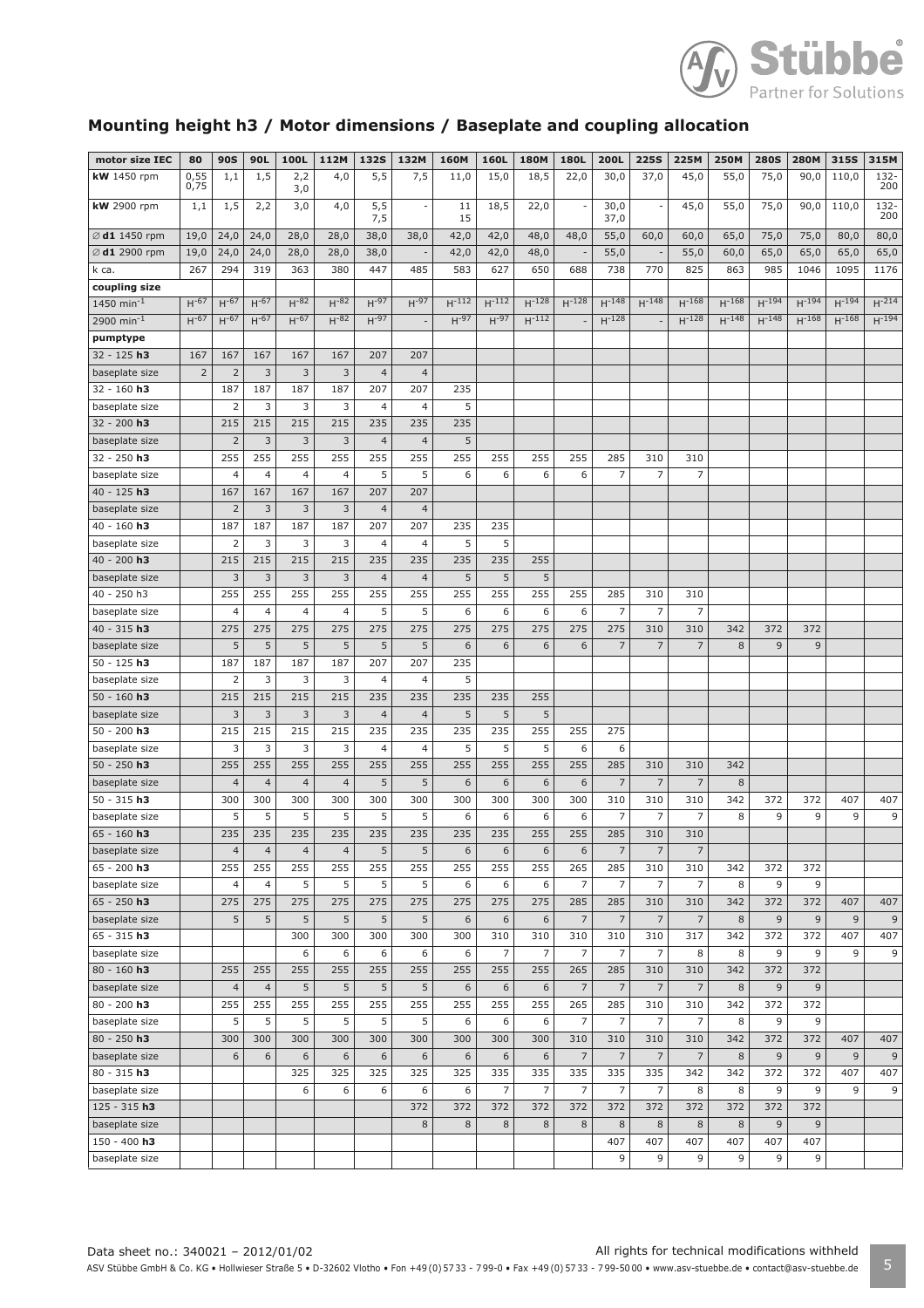

# **Sectional drawing and component part register**



6 ASV Stübbe GmbH & Co. KG • Hollwieser Straße 5 • D-32602 Vlotho • Fon +49 (0) 57 33 - 7 99-0 • Fax +49 (0) 57 33 - 7 99-50 00 • www.asv-stuebbe.de • contact@asv-stuebbe.de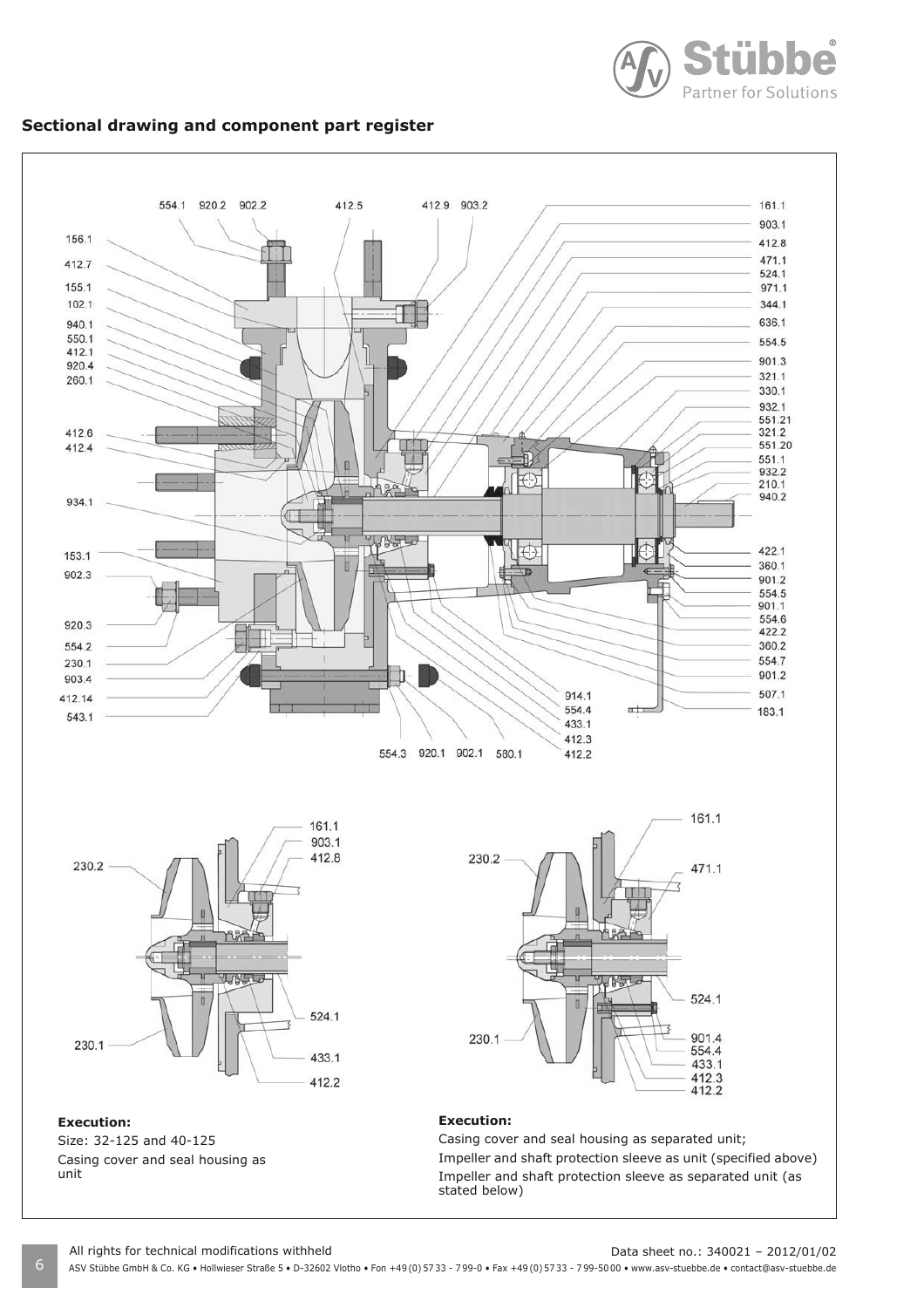



| item           | designation                                       |
|----------------|---------------------------------------------------|
| 102.1          | spiral casing                                     |
| 153.1          | suction connection                                |
| 155.1          | housing flanges                                   |
| 156.1          | pressure connection                               |
| 161.1<br>183.1 | casing cover<br>support foot                      |
| 210.1          | shaft                                             |
| 230.1          | impeller                                          |
| 230.2          | impeller with shaft protection sleeve (unit)      |
| 260.1          | impeller cap                                      |
| 321.1          | radial ball bearing                               |
| 321.2          | radial ball bearing                               |
| 330.1          | bearing carrier                                   |
| 344.1          | bearing carrier lantern                           |
| 360.1          | bearing cover                                     |
| 360.2          | bearing cover                                     |
| 412.1<br>412.2 | $O$ -ring                                         |
| 412.3          | $O$ -ring<br>$O$ -ring                            |
| 412.4          | $O$ -ring                                         |
| 412.5          | O-ring                                            |
| 412.6          | $O$ -ring                                         |
| 412.7          | O-ring                                            |
| 412.8          | O-ring                                            |
| 412.9          | O-ring                                            |
| 412.10         | $O$ -ring                                         |
| 412.11         | o-ring                                            |
| 412.12         | $O$ -ring                                         |
| 412.14         | $o$ -ring                                         |
| 422.1          | felt ring                                         |
| 422.2          | felt ring                                         |
| 433.1          | mechanical seal (GLRD)                            |
| 433.2          | mechanical seal (GLRD)                            |
| 471.1          | seal cover                                        |
| 487.1          | counterring feeder                                |
| 490.1<br>504.1 | seal flange                                       |
|                | distance ring                                     |
| 507.1<br>524.1 | $V$ -ring<br>shaft protection sleeve              |
| 531.1          | clamping sleeve                                   |
| 534.1          | adaper                                            |
| 550.1          | washer                                            |
| 551.1          | supporting disk                                   |
| 551.20         | spacer                                            |
| 551.21         | spacer                                            |
| 554.1          | washer                                            |
| 554.2          | washer                                            |
| 554.3          | washer                                            |
| 554.4          | washer                                            |
| 554.5          | washer                                            |
| 554.6          | washer                                            |
| 554.7          | washer                                            |
| 562.1          | straight pin                                      |
| 580.1          | hexagonal protection cap                          |
| 636.1<br>708.1 | ball type lubrication nipple<br>quench connection |
| 708.2          | quench connection                                 |
| 901.1          | hexagonal screw                                   |
| 901.2          | hexagonal screw                                   |
| 901.3          | hexagonal screw                                   |
| 901.4          | hexagonal screw                                   |
| 902.1          | stud bolt                                         |
| 902.2          | stud bolt                                         |
| 902.3          | stud bolt                                         |
| 903.1          | plug screw                                        |
| 903.2          | plug screw (circulation optional)                 |
| 903.4          | plug screw (housing drainage optional)            |
| 914.1          | socket head cap screw                             |
| 920.1          | hexagonal nut                                     |
| 920.2          | hexagonal nut                                     |
| 920.3          | hexagonal nut                                     |
| 920.4          | hexagonal nut                                     |
| 932.1<br>932.2 | circlip for bore                                  |
| 934.1          | circlip for bore<br>spring ring                   |
| 940.1          | feather key                                       |
| 940.2          | feather key                                       |
| 950.0          | clamp ring                                        |
| 950.1          | set screw                                         |
| 950.2          | quench connection                                 |
| 971.1          | identification plate                              |
|                |                                                   |

Data sheet no.: 340021 – 2012/01/02 All rights for technical modifications withheld

ASV Stübbe GmbH & Co. KG • Hollwieser Straße 5 • D-32602 Vlotho • Fon +49 (0) 57 33 - 799-0 • Fax +49 (0) 57 33 - 799-5000 • www.asv-stuebbe.de • contact@asv-stuebbe.de | 7